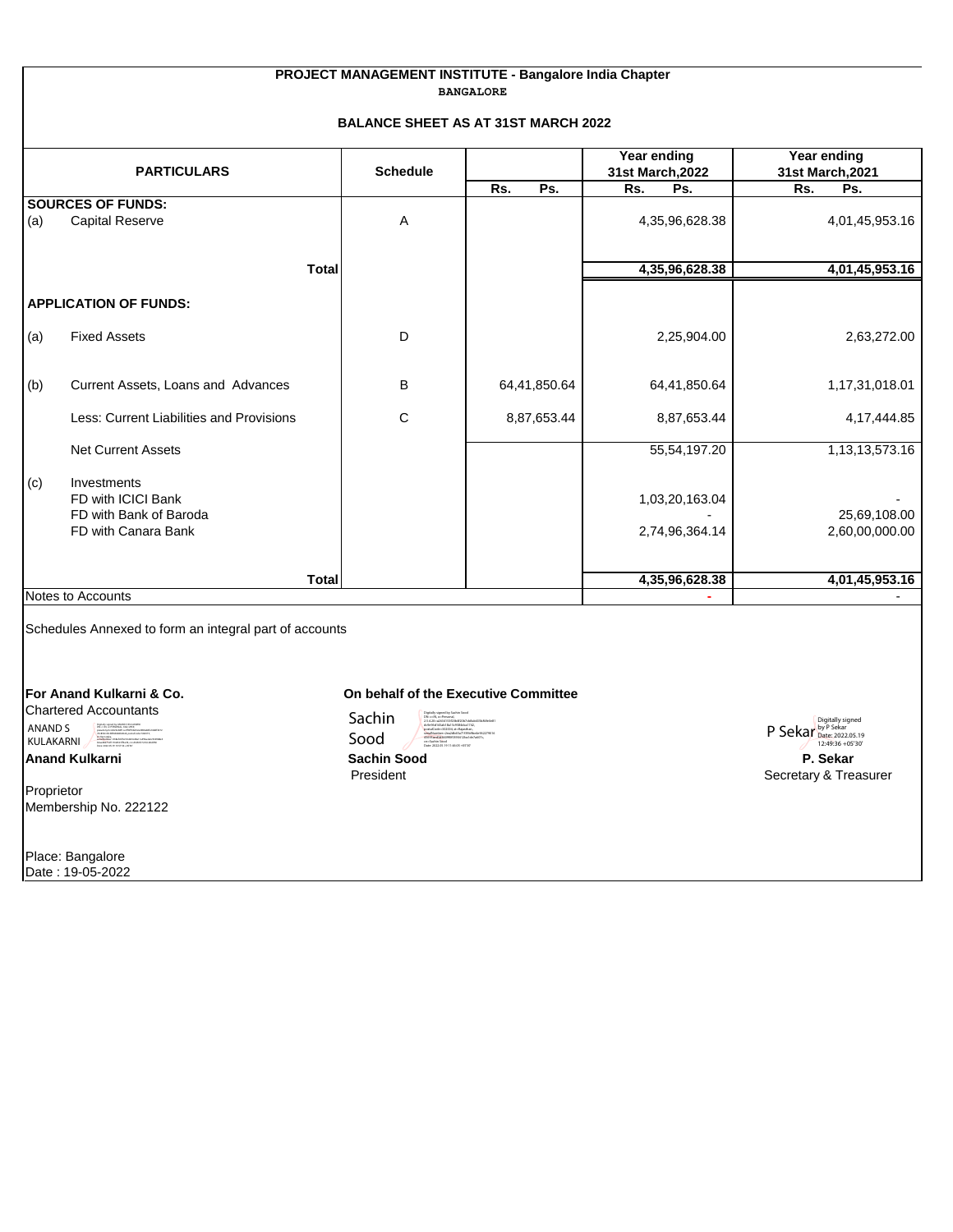| PROJECT MANAGEMENT INSTITUTE - Bangalore India Chapter<br><b>BANGALORE</b> |                                 |                                 |  |  |
|----------------------------------------------------------------------------|---------------------------------|---------------------------------|--|--|
| INCOME AND EXPENDITURE ACCOUNT FOR THE YEAR ENDED 31ST MARCH, 2022         |                                 |                                 |  |  |
| <b>PARTICULARS</b>                                                         | Year ending<br>31st March, 2022 | Year ending<br>31st March, 2021 |  |  |
|                                                                            | Rs.<br>Ps.                      | Rs.<br>Ps.                      |  |  |
| <b>INCOME:</b><br>1 Training Fees                                          | 32,91,563.00                    | 18, 16, 280.00                  |  |  |
| 2 Membership Fees/guest pass/winback                                       | 17,38,037.98                    | 17,24,814.00                    |  |  |
| 3 ATP                                                                      | 3,91,500.00                     | 6,60,917.00                     |  |  |
| 4 PMFP Receipts                                                            |                                 |                                 |  |  |
| 5 Roundoff/ Provision written back<br>6 Interest on Deposits               | 2,71,924.72<br>22,32,792.00     | 21,32,355.00                    |  |  |
| 7 PM Empower                                                               |                                 |                                 |  |  |
| 8 PM Enrich                                                                |                                 |                                 |  |  |
| 9 E & C Foot Prints Anniversary                                            |                                 |                                 |  |  |
| 10 PM SAC Receipts<br>11 E & C Symposium                                   | 12,81,343.41                    | 36,000.00<br>6,824.00           |  |  |
| 12 E & C Foot Prints                                                       |                                 |                                 |  |  |
| 13 Interest on IT Refund                                                   | 48,185.20                       | 35,715.20                       |  |  |
| 14 Sale of scrap/newspaper                                                 | 10,000.00                       | ۰                               |  |  |
| 15 Affiliate Program fees                                                  | 5,295.49                        |                                 |  |  |
| 16 Reimbursement of Website Design<br>17 Guest Pass Incentives             |                                 | 37,830.00<br>36,415.00          |  |  |
| 18 Foreign exchange gain                                                   | 436.00                          | 22,004.00                       |  |  |
| <b>Total</b>                                                               | 92,71,077.80                    | 65,09,154.20                    |  |  |
|                                                                            |                                 |                                 |  |  |
| <b>EXPENDITURE:</b><br>1 Training Expenses/ Direct Expenses                | 12,80,461.71                    | 8,38,060.59                     |  |  |
| 2 Depreciation                                                             | 37,368.00                       | 47,841.00                       |  |  |
| 3 Misc Expenses                                                            | 13,015.01                       | 2,816.92                        |  |  |
| 4 Conveyance                                                               | 10,760.50                       | 7,856.00                        |  |  |
| 5 Postage, Telegram & Courier                                              | 10,321.00<br>48,747.00          | 1,895.00                        |  |  |
| 6 Printing & Stationery<br>7 Repairs & Maintenance and Office Expenses     |                                 | 1,20,021.00<br>47,426.58        |  |  |
| 8 Salary & Wages                                                           | 13,27,200.00                    | 13,27,200.00                    |  |  |
| 9 Bank Charges                                                             | 11,826.07                       | 11,167.20                       |  |  |
| 10 Rent                                                                    | 4,81,296.00                     | 4,26,613.00                     |  |  |
| 11 Office Maintenance<br>12 Audit Fees                                     | 68,460.00<br>1,05,000.00        | 66,770.00<br>63,000.00          |  |  |
| 13 Electricity Charges                                                     | 6,770.00                        | 7,975.00                        |  |  |
| 14 Insurance                                                               | 69,977.00                       | 25,862.00                       |  |  |
| 15 Telephone Charges                                                       | 5,199.00                        | 12,418.47                       |  |  |
| 16 Website Expenses<br>17 Business Application Expenses                    | 43,527.50<br>69,478.85          | (16,620.03)<br>662.96           |  |  |
| 18 Rates & Taxes                                                           | 22,680.00                       | 36,521.80                       |  |  |
| 19 Professional Charges                                                    | 3,92,000.00                     | 4,80,000.00                     |  |  |
| 20 Staff Welfare                                                           | 1,809.00                        | 5,410.00                        |  |  |
| 21 E & C FP Anniversary                                                    | ٠                               | 19,550.00                       |  |  |
| 22 PMFP- Anniversary<br>23 Membership services                             | 70,572.32                       | 33,940.00<br>88,410.25          |  |  |
| 24 PMPC Expenses                                                           | 8,63,946.22                     | 63,517.22                       |  |  |
| 25 E & C Symposium                                                         | 70,572.32                       | 1,03,540.51                     |  |  |
| 26 Volunteer meet                                                          | 1,22,202.32                     | 1,03,512.25                     |  |  |
| 27 E & C Foot Prints                                                       | 13,500.00                       | 20,029.00                       |  |  |
| 28 PM Foot prints<br>29 ATP                                                | 81,072.32<br>3,37,312.12        | 65,629.25<br>9,24,294.00        |  |  |
| 30 Communication Expenses                                                  | 5,950.34                        | (8,286.20)                      |  |  |
| 31 Event Management                                                        |                                 | 4,000.00                        |  |  |
| 32 Hotel Expenses                                                          | 12,711.60                       | 61,154.00                       |  |  |
| 33 Foreign Exchange loss                                                   | 34,011.59                       |                                 |  |  |
| 34 Delegate Fees for PMI CGS<br>35 Transportation Charges                  | $\blacksquare$                  | 25,000.00<br>1,450.00           |  |  |
| 36 Write off/ Round Off                                                    | 94.30                           | 94.90                           |  |  |
| 37 NGO Outreach                                                            | 2,02,560.49                     | 1,00,000.00                     |  |  |
| <b>Total</b>                                                               | 58,20,402.58                    | 51, 18, 732. 67                 |  |  |
|                                                                            |                                 |                                 |  |  |
| Excess of Income over Expenditure transferred                              |                                 |                                 |  |  |
| to Capital Reserve                                                         | 34,50,675.22                    | 13,90,421.53                    |  |  |

Schedules Annexed to form an integral part of accounts

## **For Anand Kulkarni & Co**

Chartered Accountants

ANAND S Code=560073, st=Karnataka, <br>
KULAKARNI WARAND S KULAKARNI 1942501<br>
ff3e78, cn=ANAND S KULAKARNI 1942501 Digitally signed by ANAND S KULAKARNI DN: c=IN, o=PERSONAL, title=2959, pseudonym=dd2bc84f1ca1ff6f95bd32a49 80a84fe168df34727dc850c45cbf83d682b

**Anand Kulkarni** Date: 2022.05.19 14:01:10 +05'30'

Proprietor Membership No. 222122 **Sachin Sood P. Sekar**

Place: Bangalore Date : 19-05-2022 **On behalf of the Executive Committee**



P Sekar Digitally signed by P Sekar Date: 2022.05.19 12:50:12 +05'30'

President **Secretary & Treasurer**<br>
Secretary & Treasurer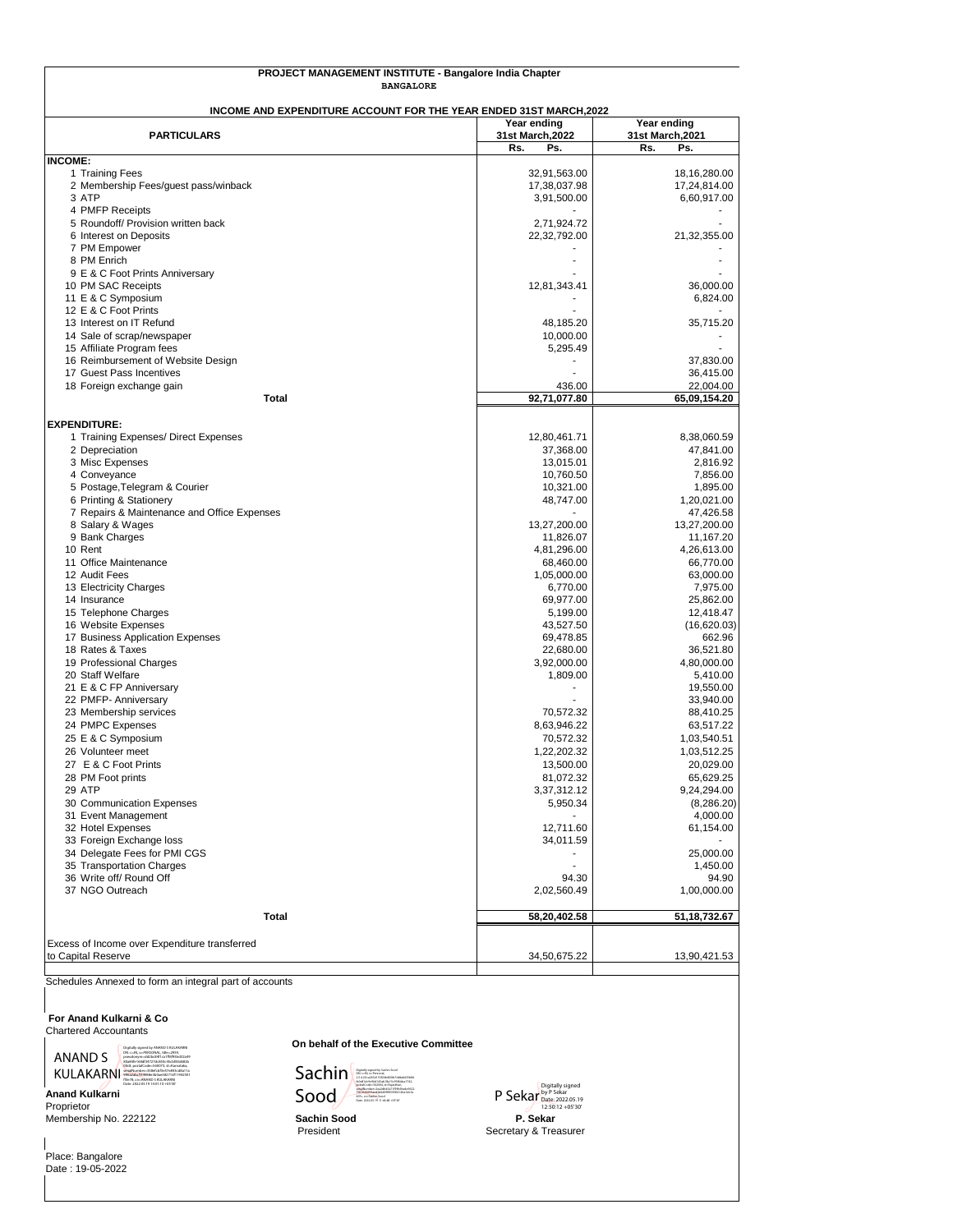## **PROJECT MANAGEMENT INSTITUTE - Bangalore India Chapter**

**BANGALORE**

| SCHEDULES ANNEXED TO & FORMING PART OF THE ACCOUNTS FOR THE YEAR ENDED 31ST MARCH 2022 |                                 |                                 |
|----------------------------------------------------------------------------------------|---------------------------------|---------------------------------|
| <b>PARTICULARS</b>                                                                     | Year ending<br>31st March, 2022 | Year ending<br>31st March, 2021 |
|                                                                                        | Rs.<br>Ps.                      | Rs.<br>Ps.                      |
| SCHEDULE ' A '                                                                         |                                 |                                 |
| <b>Capital Reserve</b>                                                                 |                                 |                                 |
| Balance as per Last Account                                                            | 4,01,45,953.16                  | 3,87,55,531.63                  |
| Add: Excess of Income over Expenditure                                                 | 34,50,675.22<br>4,35,96,628.38  | 13,90,421.53<br>4,01,45,953.16  |
| SCHEDULE 'B'                                                                           |                                 |                                 |
| <b>Current Assets, Loans and Advances:</b><br><b>Cash and Bank Balances</b>            |                                 |                                 |
| Cash at ICICI Bank                                                                     | 41,53,931.18                    |                                 |
| Cash at Canara Bank<br>Cash at BOB.K.H.Road                                            | 59,274.76                       | 12,04,896.42                    |
| <b>Sundry Debtors</b><br><b>Loans &amp; Advances</b>                                   | 2,38,468.00                     | 81,68,076.19<br>1,03,840.00     |
| Rent Advance<br><b>Telephone Deposit</b>                                               | 2,47,500.00<br>4,000.00         | 2,47,500.00<br>4,000.00         |
| <b>BOB</b> - Locker Deposit<br>Can Deposit<br>Office Imprest                           | 450.00<br>2,326.00              | 25,565.00<br>450.00<br>5,215.00 |
| Interest Receivable<br>Membership Fees Receivable                                      | 3,32,620.86<br>1,98,408.76      | 3,21,226.00<br>3,62,445.00      |
| Provision for bad debts                                                                | 5,99,861.60                     |                                 |
| Prepaid Expense<br><b>TDS 21-22</b>                                                    | 1, 10, 731. 48<br>2,95,344.00   |                                 |
| <b>TDS 20-21</b><br><b>TDS 19-20</b>                                                   | 1,89,983.00                     | 1,06,086.00<br>5,67,434.80      |
| <b>TDS 15-16</b>                                                                       |                                 | 1,36,028.40                     |
| <b>TDS 12-13</b><br><b>TDS 11-12</b>                                                   |                                 | 20,131.01<br>27,770.48          |
| <b>TDS 09-10</b>                                                                       |                                 | 1,76,710.40                     |
| <b>TDS 08-09</b><br><b>TDS 07-08</b>                                                   |                                 | 1,37,720.74<br>29,182.62        |
| <b>TDS 07-08 - PMPC</b>                                                                | 8,951.00                        | 72,317.95<br>14,422.00          |
| Stock of study keys                                                                    | 64,41,850.64                    | 1,17,31,018.01                  |
| <b>SCHEDULE 'C'</b>                                                                    |                                 |                                 |
| <b>Current Liabilities &amp; Provisions:</b><br><b>Sundry Creditors</b>                | 3,05,274.00                     | 1,64,160.00                     |
| Fees Received in advance                                                               | 49,165.20                       |                                 |
| Credit card<br><b>Gratuity Payable</b>                                                 | 23,704.38                       | 2,18,250.00                     |
| Service Tax and GST Payable                                                            | (89, 525.59)                    | (1,70,216.57)                   |
| Provision for IT<br>Audit Fees Payable                                                 | 60,550.00<br>22,680.00          | 60,550.00                       |
| Professional Tax Payable                                                               | 600.00                          | 1,200.00                        |
| <b>TDS Payable</b><br>Provision for Expenses                                           | 26,788.45<br>4,56,147.00        | 1,43,501.42                     |
| <b>CSR Fund</b>                                                                        | 32,270.00                       |                                 |
|                                                                                        | 8,87,653.44                     | 4, 17, 444.85                   |

ANAND S KULAKARNI

Digitally signed by ANAND S KULAKARNI DN: c=IN, o=PERSONAL, title=2959, pseudonym=dd2bc84f1ca1ff6f95bd32a4980a84f e168df34727dc850c45cbf83d682b00c8,<br>postalCode=560073, st=Karnataka,<br>sërialNumber=338efcbf3e57e843cd8a11a996a2a<br>bc934988e3b0ae382716f11942501ff3e78,<br>cn=ANAND S KULAKARNI<br>Date: 2022.05.19 14:01:57 +05'30'<br>Date: 2022.05.19 14